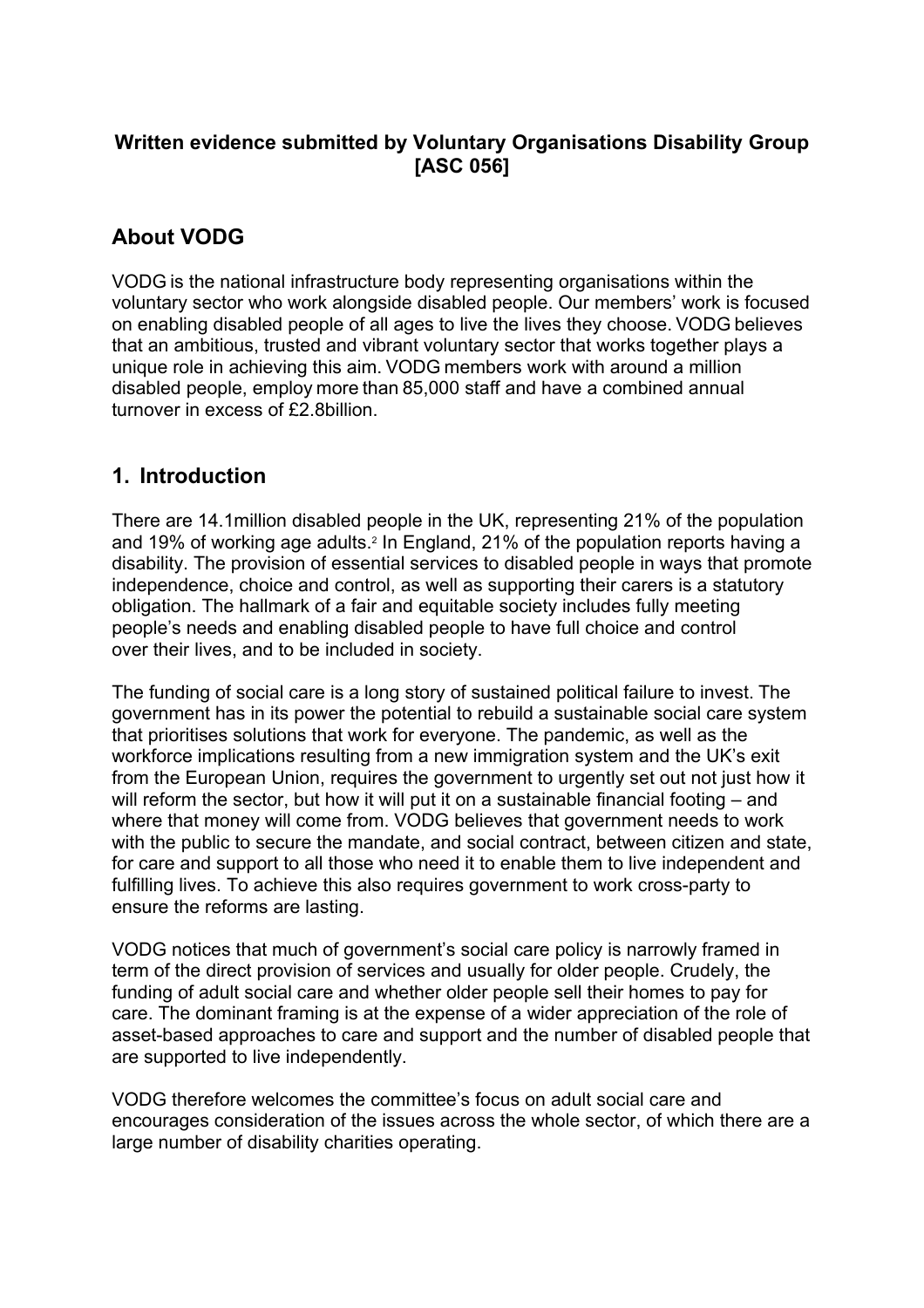### **How has covid-19 changed the landscape for long-term funding reform of the adult social care sector?**

The coronavirus (COVID-19) pandemic has focussed attention on social care in a way never seen before. It has shone a bright light on long standing systemic issues, including the lack of consistent and sustainable investment in the sector, workforce recruitment and retention challenges, and increasing unmet need, all of which are in urgent need of address. It has also emphasised significant gaps in the government's understanding of the social care market as well as how short-term funding settlements have hampered long-term planning, innovation and investment in care.<sup>1</sup> Throughout the pandemic we have seen the Department of Health and Social Care respond first in relation to care homes for older people, and then, if at all, more widely. Social care for disabled people has, at times, appeared as after thoughts in policy thinking and implementation. It is vitally important for government's approach to shift to an inclusive and balanced consideration for all when considering long-term funding reform. Government cannot afford to ignore disabled people who use social care, and the evidence for current and future demand is compelling.

Research predicts there will be an additional 261,000 working age adults with a mobility, visual or hearing disability and an additional 6,855 working age adults with a learning disability by 2025.<sup>2</sup> The population is also ageing, with the number of people over the age of 65 in England expected to increase by 1.2million (11%) from 2019 to 2025.<sup>3</sup>

The greatest pressure in the social care system is delivering care and support for working age adults, which accounts for 64% of the demographic pressures on adult social care budgets (including 38% relating to services for people with a learning disability), compared to 58% in 2019/20. Older people's services account for 36%.<sup>4</sup> In 2018/19, total expenditure on social care by councils was £22.2billion, but expenditure is still below the 2010/11 level, and it does not reflect the increases in population and levels of demand.<sup>5</sup>

Compounding all of these factors, is the impact of COVID-19, of which the severity of the financial impact is still unknown. It is estimated that the social care funding gap, without taking into account the cost pressures resulting from COVID-19 nor the cost of social care reform, could be between £2.1billion and £12.2billion by 2023/24.<sup>6</sup> The

<sup>3</sup> Projecting Older People Population Information System (online) Population by age. www.poppi.org.uk

<sup>4</sup> Association of Directors of Adult Social Services (ADASS) (2020) *Budget Survey 2020.* [www.adass.org.uk/media/7973/no-embargo-adass-budget-survey-report.pdf](http://www.adass.org.uk/media/7973/no-embargo-adass-budget-survey-report.pdf)

<sup>5</sup> The King's Fund (2020) *Social care 360: expenditure.* [www.kingsfund.org.uk/publications/social](http://www.kingsfund.org.uk/publications/social-care-360/expenditure)[care-360/expenditure](http://www.kingsfund.org.uk/publications/social-care-360/expenditure)

<sup>1</sup> National Audit Office (2021) *The adult social care market in England.* [https://www.nao.org.uk/wp](https://www.nao.org.uk/wp-content/uploads/2021/03/The-adult-social-care-market-in-England.pdf)[content/uploads/2021/03/The-adult-social-care-market-in-England.pdf](https://www.nao.org.uk/wp-content/uploads/2021/03/The-adult-social-care-market-in-England.pdf)

<sup>2</sup> Projecting Adult Needs and Service Information (online) LD – Baseline estimates and Moderate or serious physical disability. www.pansi.org.uk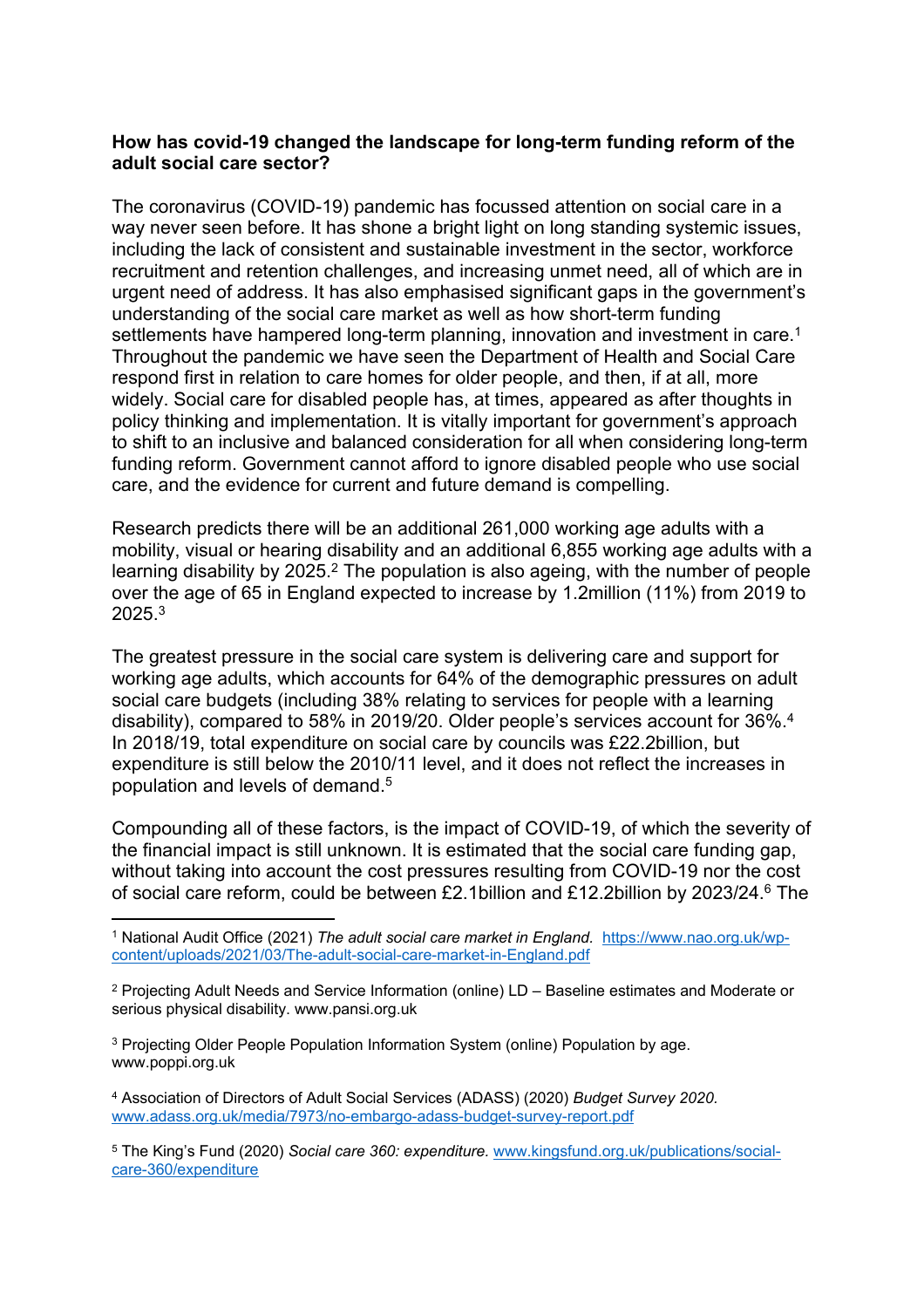cost of meeting increasing demand for services and increasing pay of the adult social care workforce alone could amount to £3.9billion.<sup>7</sup>

The Department of Health and Social Care projects that if current patterns of care continue, around 29% more adults aged 18 to 64 and 57% more adults aged 65 and over will require care in 2038 compared with 2018. Between 2018 and 2038, the total costs of care are projected to rise by 90% for adults aged 18 to 64, from £9.6billion to £18.1billion, and 106% for adults aged 65 and over from £18.3billion to £37.7billion.<sup>8</sup>

COVID-19 has changed the landscape significantly, moving the sector from one subsisting in an already precarious state to one that is reaching a tipping point. Charities have already drawn on their reserves to cover the increased costs associated with delivering support during the pandemic. This situation is not sustainable in the long-term.

Providers face additional costs of more than £6billion as a result of COVID-19 including workforce costs such as PPE, cleaning and additional staffing.<sup>9</sup> These are costs that will need to be met over the long-term. This, alongside the long-standing underinvestment in the sector by central government, means many of the vital care and support services that enable people to live fulfilling and independent lives are under threat, and this will have a direct impact on the lives of disabled people as well as knock-on effect on other public services including the health services.

Increasing levels of unmet need have been exacerbated by the pandemic. Just under a half of directors of adult social services have reported an increase in unmet need since March 2020. 11% reported an increase of 6-10%.<sup>10</sup> However, only 4% of directors are fully confident that their budget will be sufficient to enable them to do so; compared to 35% in 2019/20.<sup>11</sup>

The funding provided to local authorities from central government in the form of the temporary and one-off £3.2billion Emergency Funding and subsequent Infection Control Funds, which was aimed at alleviating the financial pressures faced by local authorities during the pandemic, has simply not been enough and falls significantly

7 *Ibid.*

<sup>8</sup> National Audit Office (2021) *The adult social care market in England.* [https://www.nao.org.uk/wp](https://www.nao.org.uk/wp-content/uploads/2021/03/The-adult-social-care-market-in-England.pdf)[content/uploads/2021/03/The-adult-social-care-market-in-England.pdf](https://www.nao.org.uk/wp-content/uploads/2021/03/The-adult-social-care-market-in-England.pdf)

<sup>9</sup> Local Government Association (2020) *LGA: social care providers face more than £6bn in extra COVID-19 costs.* [www.local.gov.uk/lga-social-care-providers-face-more-ps6bn-extra-covid-19-costs](http://www.local.gov.uk/lga-social-care-providers-face-more-ps6bn-extra-covid-19-costs)

<sup>10</sup> ADASS (2020) *Coronavirus Survey Report 2020.* [www.adass.org.uk/media/7967/adass](http://www.adass.org.uk/media/7967/adass-coronavirus-survey-report-2020-no-embargo.pdf)[coronavirus-survey-report-2020-no-embargo.pdf](http://www.adass.org.uk/media/7967/adass-coronavirus-survey-report-2020-no-embargo.pdf)

<sup>11</sup> ADASS (2020) *Budget Survey 2020.* [www.adass.org.uk/media/7973/no-embargo-adass-budget](http://www.adass.org.uk/media/7973/no-embargo-adass-budget-survey-report.pdf)[survey-report.pdf](http://www.adass.org.uk/media/7973/no-embargo-adass-budget-survey-report.pdf)

**<sup>6</sup>** The Health Foundation (2020) *The social care funding gap – our updated estimates and figures explained.* [www.health.org.uk/news-and-comment/charts-and-infographics/social-care-funding-gap](http://www.health.org.uk/news-and-comment/charts-and-infographics/social-care-funding-gap)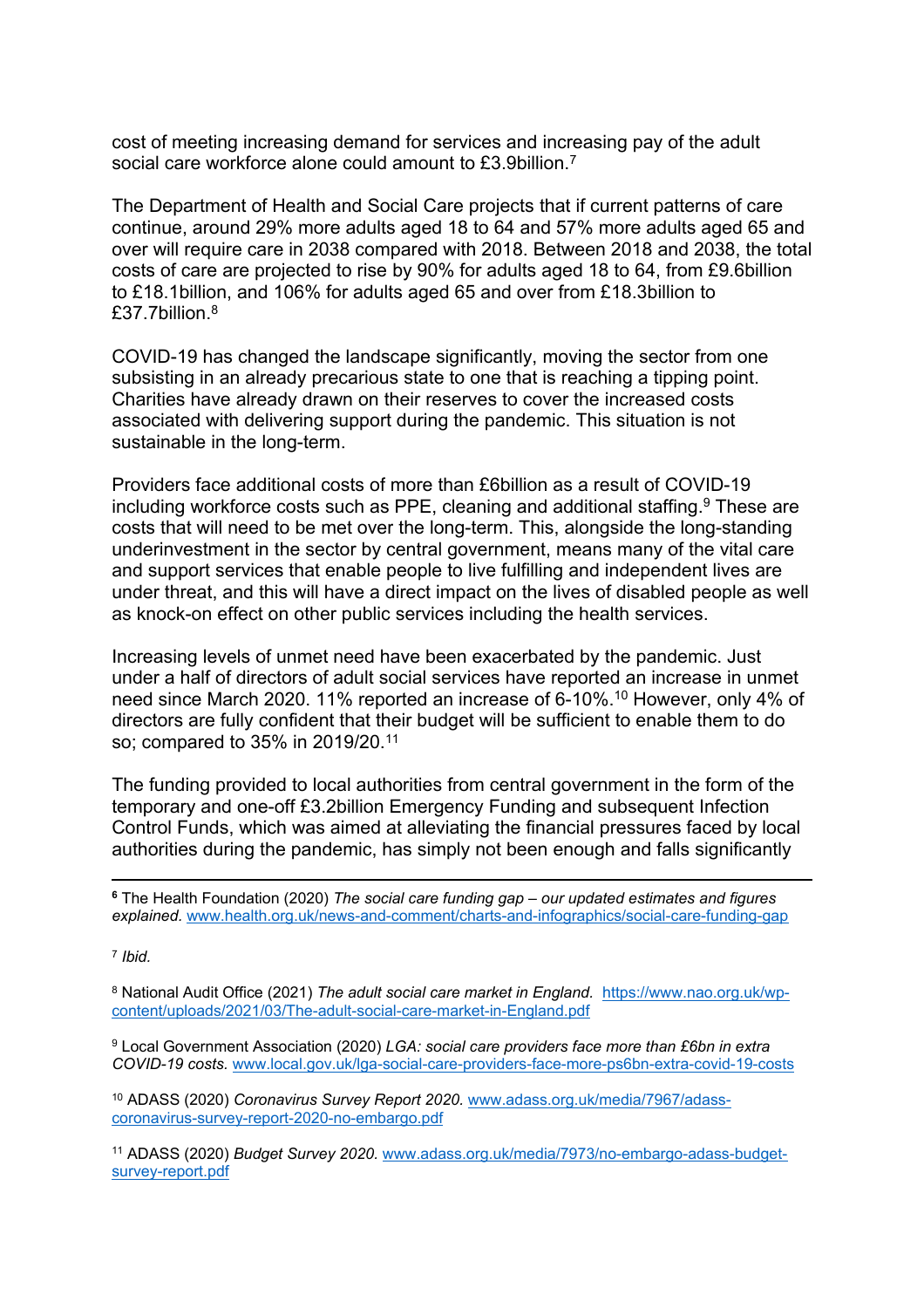short of what is needed to address the immediate funding gap as well as look to the future of social care.

The onset of the pandemic has also shone a bright light on the valuable work that social care workers and their organisations carry out across the country to support people in vulnerable circumstances each and every day.

Delivered by over 1.5million people<sup>12</sup>, social care services are a lifeline for many disabled people. COVID-19 has led to wider public recognition of the social care workforce and now is the time to raise the status of those working in the sector and of the services supporting older and disabled people.

Social care is a large and growing workforce, but high staff vacancy and turnover rates remain – and the pandemic has not relieved such pressures. If we are to improve retention rates over the long term, then workforce pay and conditions must be improved so that job seekers see social care as not only a fulfilling career but also one that is financially rewarding. The bedrock to fairly delivered social care services has to be fair pay. To pay more requires additional funding and a professionalisation of social care work so that it can be seen on a par to other valued professions, including those in the health services.

Increases to the national living wage (NLW) and national minimum wages (NMW), have, in principle, always been warmly welcomed by providers. Social care is a labour-intensive sector, and the workforce should be recognised for the essential work they carry out. Indeed, given the impact care staff and the services they provide have on the lives of disabled people, the government should actively seek out solutions that lift disability services out of the low pay sector.

Local authorities expect to spend an additional £1.6billion between April 2018 and March 2021 on meeting the costs of NLW and NMW increases, and this figure does not take into account the impact of COVID-19.<sup>13</sup> Increases to the NLW and NMWs need to be properly funded by central government. Furthermore, the implementation of increases must ensure that monies secured to pay for the NLW is cascaded straight to the frontline workforce as reflected in increases in fees paid to social care providers.

While fair and sustainable NLW and NMWs represent an important step towards securing a sustainable workforce, helping to address the recruitment and retention challenges faced across the sector, they also represent significant, unfunded cost pressures for providers, particularly voluntary sector providers which do not recoup these costs through the local authority fees paid to them.

<sup>12</sup> Skills for Care (2020) *The size and structure of the adult social care workforce in England, 2020.* [www.skillsforcare.org.uk/adult-social-care-workforce-data/Workforce-intelligence/documents/Size-of](http://www.skillsforcare.org.uk/adult-social-care-workforce-data/Workforce-intelligence/documents/Size-of-the-adult-social-care-sector/Size-and-Structure-2020.pdf)[the-adult-social-care-sector/Size-and-Structure-2020.pdf](http://www.skillsforcare.org.uk/adult-social-care-workforce-data/Workforce-intelligence/documents/Size-of-the-adult-social-care-sector/Size-and-Structure-2020.pdf)

<sup>13</sup> ADASS (2020) *Budget Survey 2020.* [www.adass.org.uk/media/7973/no-embargo-adass-budget](http://www.adass.org.uk/media/7973/no-embargo-adass-budget-survey-report.pdf)[survey-report.pdf](http://www.adass.org.uk/media/7973/no-embargo-adass-budget-survey-report.pdf)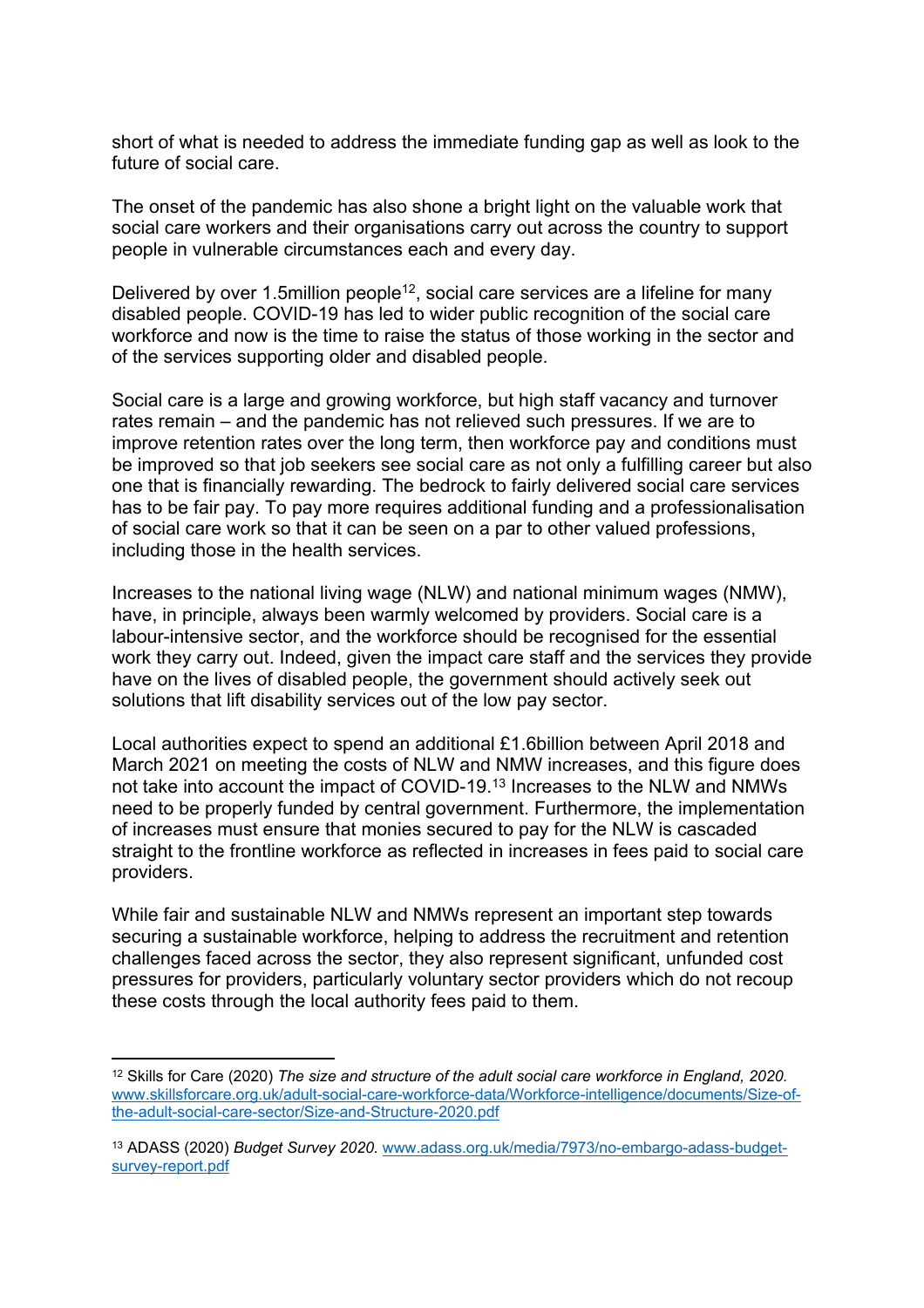## **How should additional funds for the adult social care sector be raised?**

There is a pressing need for a long-term sustainable funding solution, in order to address the various critical challenges facing adult social care. This is not a new or unexpected challenge. In 2011, the Commission on Funding of Care and Support, chaired by Sir Andrew Dilnot, described the adult social care system as follows<sup>14</sup>:

*"When people then experience the system, many perceive it to be unfair. This is particularly the case when people have to sell their homes, or use up the majority of any assets they have, to pay for care. The current system does not encourage or reward saving, and is poorly understood. People are not prepared, which often leads to poor outcomes and considerable distress."*

The National Audit Office recently reported that the government's increasing emphasis on raising permanent funds via increases in council tax through the precept could disadvantage those areas with a lower tax base and a greater demand for local authority-funded provision.<sup>15</sup> When it comes, the government's policy reforms on the future of adult social care must set out a clear path towards such a settlement, and it must identify a suitable funding solution that could achieve widespread acceptance from the public.

## *Care for working age people*

The need for care for working-age adults is growing fast, but funding options are limited compared to care for older people, because working-age people tend to have fewer financial assets to draw on. For this reason, the state should remain responsible for paying for the cost of all care for those who are without adequate means of their own to pay. There will always be a cohort of people, both working age disabled adults and older people, with insufficient funds or assets to pay for their care. It is vital that increasing and widening the sources of social care funding is not viewed as a reason for cutting funding for state-funded care. This was a key recommendation of the Commission on Funding of Care and Support. Similarly, the Health Foundation and the King's Fund consider a fully tax-funded model as the only plausible solution for care for working-age adults.<sup>16</sup> This does not mean that the issue does not require continued attention, however, and considerable additional funding is required in order to ensure the sustainability of this element of social care provision.

### *Care for older people*

<sup>14</sup> Commission on Funding of Care and Support (2011). *Fairer Care Funding.* [https://webarchive.nationalarchives.gov.uk/20130221121529/https://www.wp.dh.gov.uk/carecommissi](https://webarchive.nationalarchives.gov.uk/20130221121529/https:/www.wp.dh.gov.uk/carecommission/files/2011/07/Fairer-Care-Funding-Report.pdf) [on/files/2011/07/Fairer-Care-Funding-Report.pdf](https://webarchive.nationalarchives.gov.uk/20130221121529/https:/www.wp.dh.gov.uk/carecommission/files/2011/07/Fairer-Care-Funding-Report.pdf)

<sup>15</sup> National Audit Office (2021) *The adult social care market in England.* [https://www.nao.org.uk/wp](https://www.nao.org.uk/wp-content/uploads/2021/03/The-adult-social-care-market-in-England.pdf)[content/uploads/2021/03/The-adult-social-care-market-in-England.pdf](https://www.nao.org.uk/wp-content/uploads/2021/03/The-adult-social-care-market-in-England.pdf)

<sup>16</sup> Health Foundation and King's Fund (2018) *A fork in the road: Next steps for social care funding reform.* [www.health.org.uk/sites/default/files/upload/publications/2018/Fork-in-the-road-Next-steps-for](file:///C:/Users/gallaghere/AppData/Local/Microsoft/Windows/INetCache/IE/1XRDZ59X/Users/vodgpa/Desktop/www.health.org.uk/sites/default/files/upload/publications/2018/Fork-in-the-road-Next-steps-for-social-care-funding-reform.pdf)[social-care-funding-reform.pdf](file:///C:/Users/gallaghere/AppData/Local/Microsoft/Windows/INetCache/IE/1XRDZ59X/Users/vodgpa/Desktop/www.health.org.uk/sites/default/files/upload/publications/2018/Fork-in-the-road-Next-steps-for-social-care-funding-reform.pdf)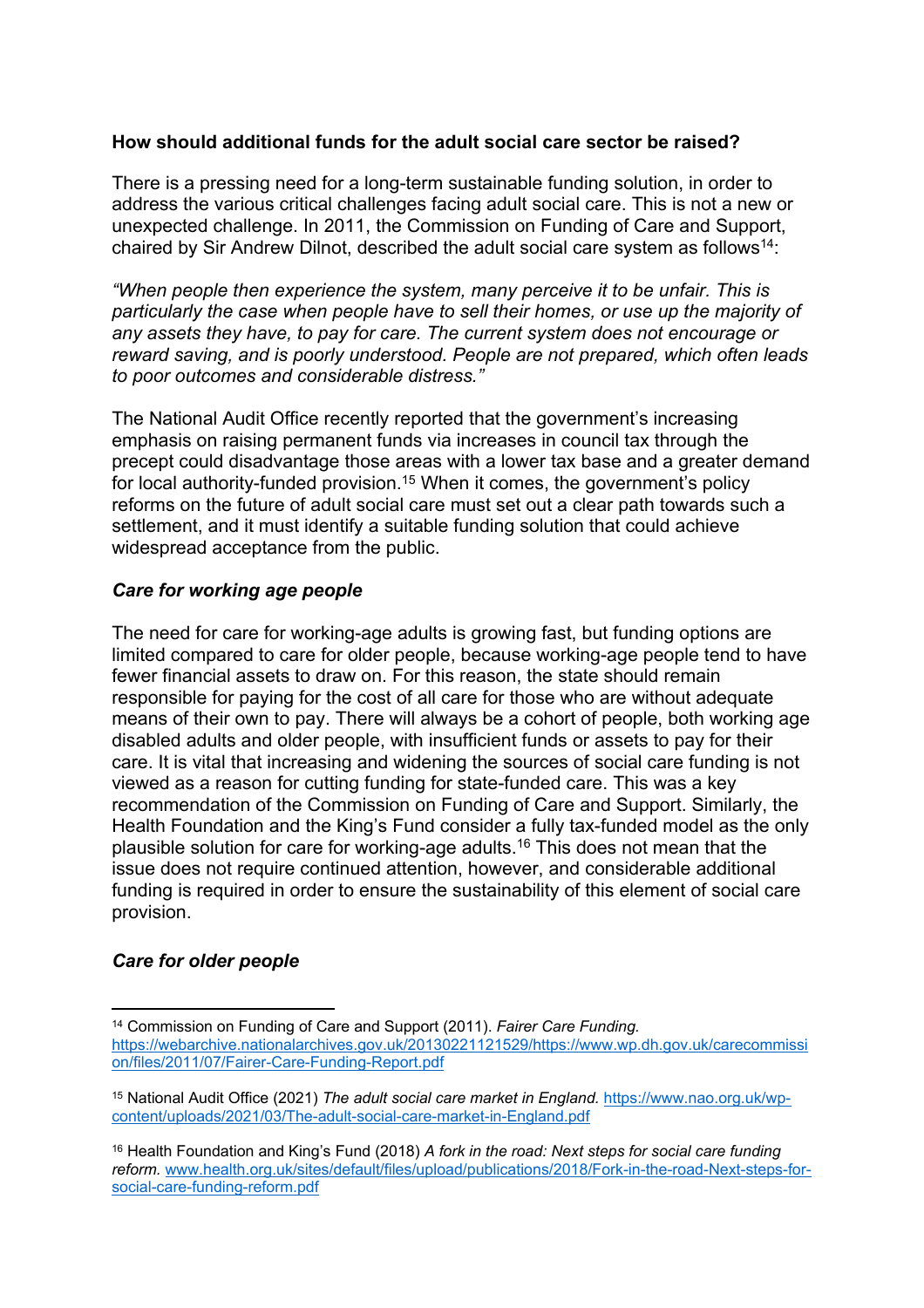For older people, a number of approaches to the funding of care might be appropriate. These are not mutually exclusive, nor is the following list an exhaustive one, and it may well be that a combination of approaches is required. Think tanks and academics are well placed to advise on the options in terms of funding older people's care and support. From, for example, free personal care, a cap on lifetime care costs, hypothecated taxation and joint health and social care budgets.

### *Making effective use of resources*

Whatever approach government adopts for ensuring good funding for disabled and older people, the cost to changing the system may initially sound considerable. However, some of the additional costs can also be mitigated through more effective use of resources. It is widely recognised that adult social care commissioning is in need of urgent reform – damaging competition that focuses on price, and not quality, contracts on care hours rather than outcomes and very little attention given to relationship building between people who use services and providers, and commissioning demonstrate that endless commissioning cycles are not only expensive for all parties but also fail to make the most effective use of the public purse. (Reference to our commissioning report?)

#### **How can the adult social care market be stabilised?**

For 2019-20 financial year, the Department of Health and Social Care assessed that the majority of local authorities paid below the sustainable rate for care home placements for adults aged 65 and over and below the sustainable rate for home care. The Department does not challenge local authorities who pay low rates.<sup>17</sup>

Despite the vital work they carry out, voluntary sector providers are disproportionately affected by the reductions in adult social care budgets<sup>18</sup> yet they provide 320,000 or 20% of adult social care jobs<sup>19</sup>. Without adequate funding for their services, nor a long-term sustainable funding plan, voluntary sector providers, and the care and support they provide to disabled adults, are increasingly at risk of being pulled back. This is even more applicable in the COVID-19 landscape, yet their expertise and good practice is essential in responding to and recovering from the pandemic. Fees paid by local authorities to voluntary disability organisations have not kept pace with the costs of delivering care and many providers are questioning how long services can continue without a clear direction in their funding.

The National Audit Office reported that uncertainty over the long-term sustainability of funding has made it difficult for local authorities to plan how much care, and at

<sup>17</sup> National Audit Office (2021) *The adult social care market in England.* [https://www.nao.org.uk/wp](https://www.nao.org.uk/wp-content/uploads/2021/03/The-adult-social-care-market-in-England.pdf)[content/uploads/2021/03/The-adult-social-care-market-in-England.pdf](https://www.nao.org.uk/wp-content/uploads/2021/03/The-adult-social-care-market-in-England.pdf)

<sup>18</sup> Competition and Markets Authority (2017) *Care home markets study.* [www.gov.uk/cma-cases/care](http://www.gov.uk/cma-cases/care-homes-market-study)[homes-market-study](http://www.gov.uk/cma-cases/care-homes-market-study)

<sup>19</sup> Skills for Care (2020) *The size and structure of the adult social care workforce in England, 2020.* [www.skillsforcare.org.uk/adult-social-care-workforce-data/Workforce-intelligence/documents/Size-of](http://www.skillsforcare.org.uk/adult-social-care-workforce-data/Workforce-intelligence/documents/Size-of-the-adult-social-care-sector/Size-and-Structure-2020.pdf)[the-adult-social-care-sector/Size-and-Structure-2020.pdf](http://www.skillsforcare.org.uk/adult-social-care-workforce-data/Workforce-intelligence/documents/Size-of-the-adult-social-care-sector/Size-and-Structure-2020.pdf)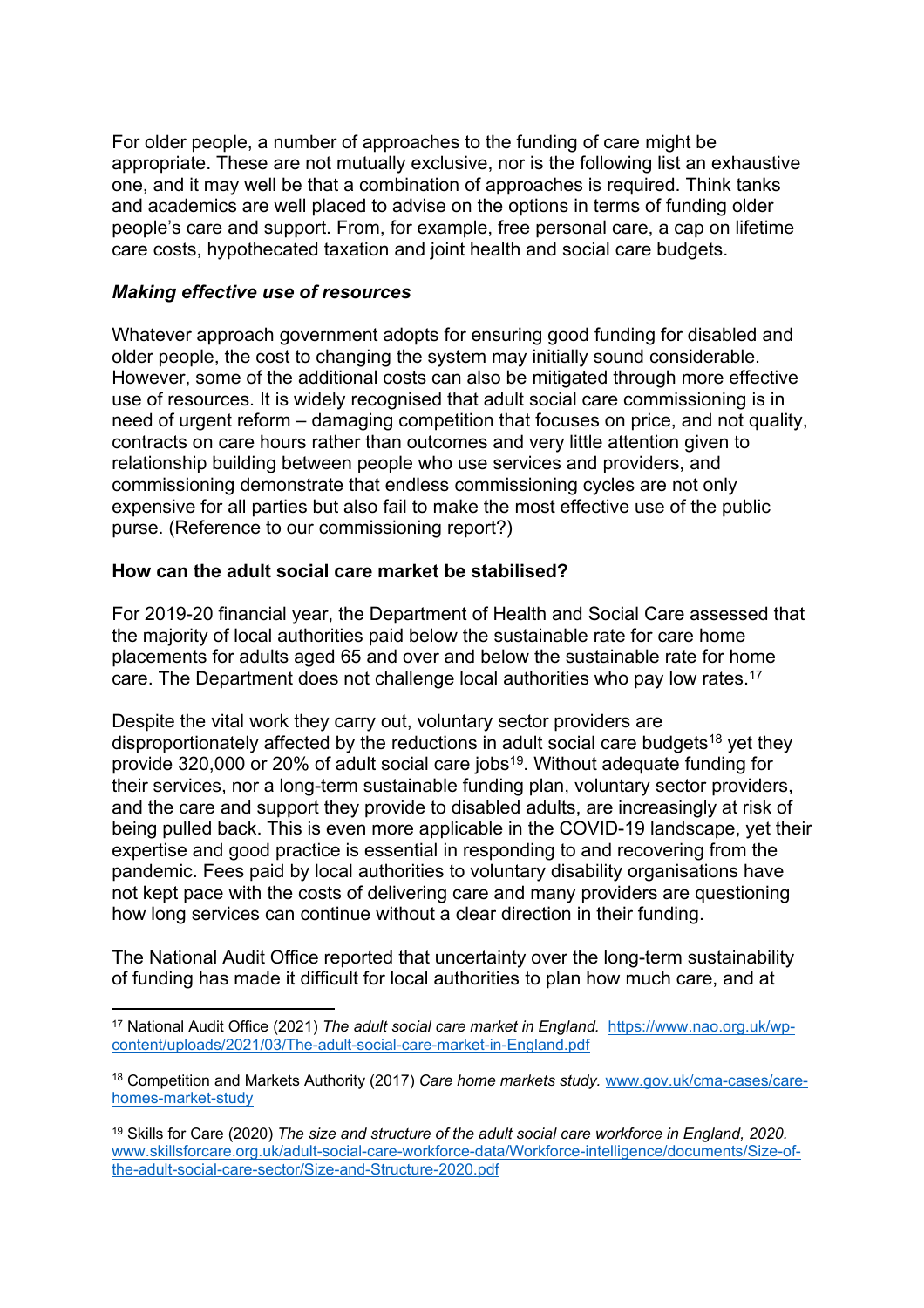what price, they will be able to purchase beyond the current financial year, constraining innovation and investment.<sup>20</sup> This uncertainly is, undoubtedly, passed on to providers and leads to significant instability within the social care market.

There is widespread consensus as to how the adult social care market can be stabilised. VODG agrees with the Association of Directors of Adult Social Care Services (ADASS) who call for short-term funding to stabilise the system, a commitment to longer-term funding through a 10-year plan for adult social care, and reform that transforms social care into a pillar of a 21-century welfare state. <sup>21</sup>

The King's Fund also recognises the need for the government to urgently address short-term funding pressures**,** which have been exacerbated by the pandemic, and goes further to say that this needs to be accompanied by immediate steps to stabilise the fragile provider market, including supporting an increase in the amount local authorities can pay for care.<sup>22</sup>

Unsustainable social care markets will have further harmful implications for the millions of people who use these services, as well as adding stress on the NHS as demand increases for emergency and hospital services.

#### **How can the adult social care market be incentivised to compete on quality and/or innovation?**

Voluntary sector care providers consistently meet gaps in support, not least because austerity, and more recently the impact of the pandemic, has undermined existing statutory provision. Voluntary sector support is at the heart of the communities and their contribution to society is significant above and beyond the delivery of state contracts (ref above and beyond). As providers of not-for-profit care and support services, our members predominantly serve people who rely on the state to pay for their care and have a track record of innovation and enterprise and are an integral part of the solution to improving outcomes in public services.

In order to encourage greater competition on quality and/or innovation, now more than ever, we need robust investment from central government to sit alongside strong local leadership to work hand in hand with the voluntary sector. The financial pressures that local authorities, in particular, have experienced in recent years, as a result of central funding cuts, have put relationships with the voluntary sector under strain. Yet, during periods of financial stringency, strong partnerships are needed more than ever. Procurement and tendering processes that encourage partnership

<sup>20</sup> National Audit Office (2021) *The adult social care market in England.* [https://www.nao.org.uk/wp](https://www.nao.org.uk/wp-content/uploads/2021/03/The-adult-social-care-market-in-England.pdf)[content/uploads/2021/03/The-adult-social-care-market-in-England.pdf](https://www.nao.org.uk/wp-content/uploads/2021/03/The-adult-social-care-market-in-England.pdf)

<sup>21</sup> ADASS (2021) *Press Release: economic recovery must meet the needs of people needing care and support.* [https://www.adass.org.uk/press-release-economic-recovery-must-meet-the-needs-of](https://www.adass.org.uk/press-release-economic-recovery-must-meet-the-needs-of-people-needing-care-and-support)[people-needing-care-and-support](https://www.adass.org.uk/press-release-economic-recovery-must-meet-the-needs-of-people-needing-care-and-support)

<sup>22</sup> The King's Fund (2021) *The road to renewal: five priorities for health and care.* [https://www.kingsfund.org.uk/publications/covid-19-road-renewal-health-and-care?](https://www.kingsfund.org.uk/publications/covid-19-road-renewal-health-and-care)